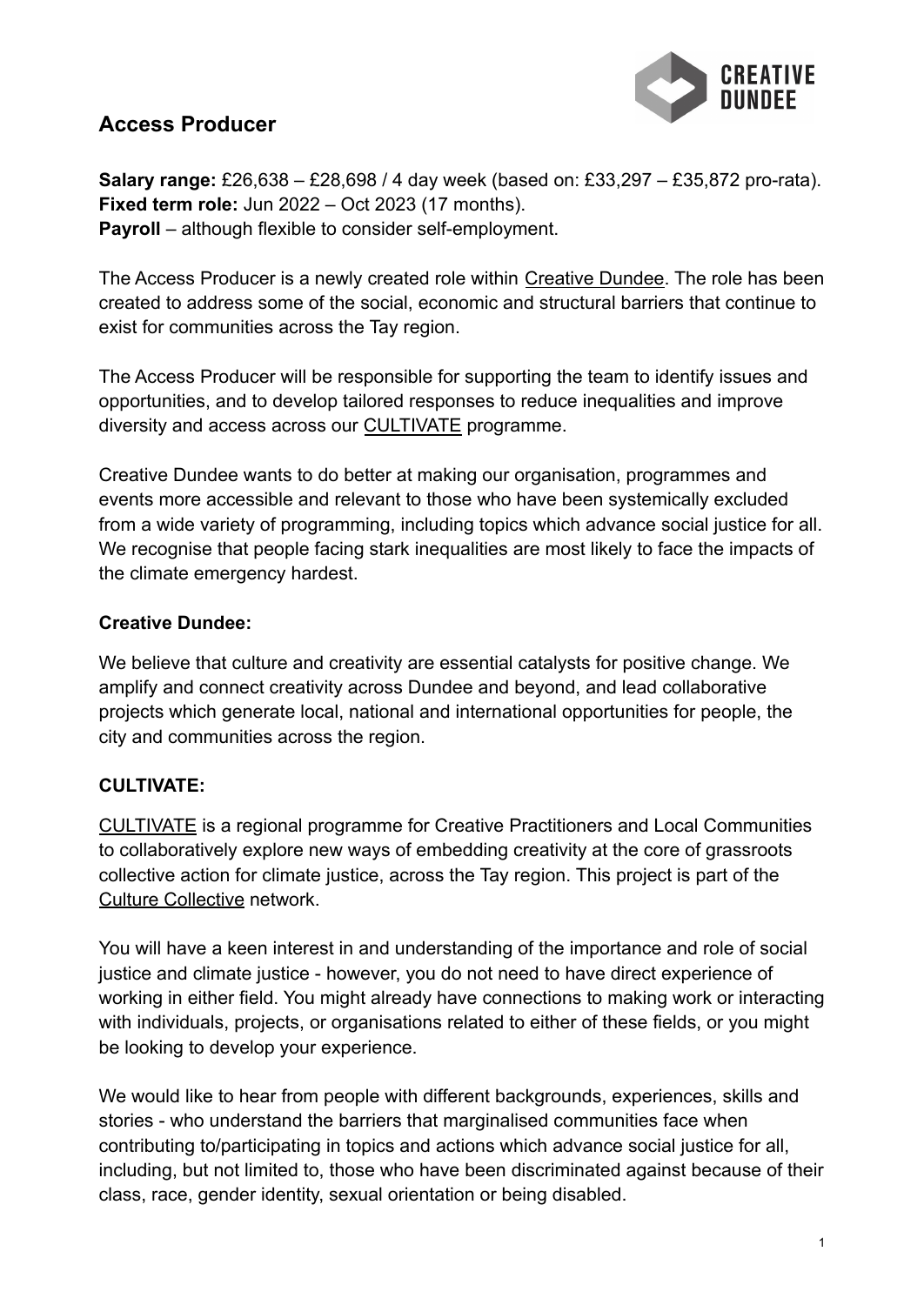We understand that you may not have experience and understanding relating to more than one of these protected characteristics; what we are interested in is working with someone who understands the importance of an intersectional and representative approach to inclusive practices and programming.

## **Access Producer Role:**

- Build relationships with external community/creative organisations across the Tay region to better share knowledge, network connections and learning with a creative/climate focus.
- Champion best practice across the region, and stay informed on access developments and inclusive/representative approaches within national/ international contexts.
- Write blogs and identify people to create content for Creative Dundee's website to share best practice approaches, or raise awareness of particular barriers, experiences and perspectives.
- Design, coordinate and deliver open public workshops, talks and events on topics which centre social and climate justice (there is a defined budget for this).
- Champion accessibility and advice/support tailored solutions across all our events, workshops and activities, including identifying/recruiting/supporting our Community Partners and Creative Practitioners throughout their commission.
- Develop an access plan with Creative Dundee's staff team which can be used to inform future developments/programmes.
- Review and update actions within Creative Dundee's Equalities, Diversity and Inclusion Plan with the team and make recommendations to improve internal practices.

## **Experience and Requirements:**

- Excellent communicator with sensitivity and interpersonal skills.
- Network connector with an understanding of the issues impacting people within the Tay region and a commitment to championing social justice.
- Practical and solutions focused with an enthusiasm for training, mentoring and supporting others.
- Strong organisational skills with an ability to work collaboratively as part of a small team.
- Desirable experience of creating monitoring frameworks, evaluating activity and report writing.

## **Employment Terms:**

**Salary:** Annual salary range for a 4 day week employment is £26,638 – £28,698, dependent upon relevant skills and experience.